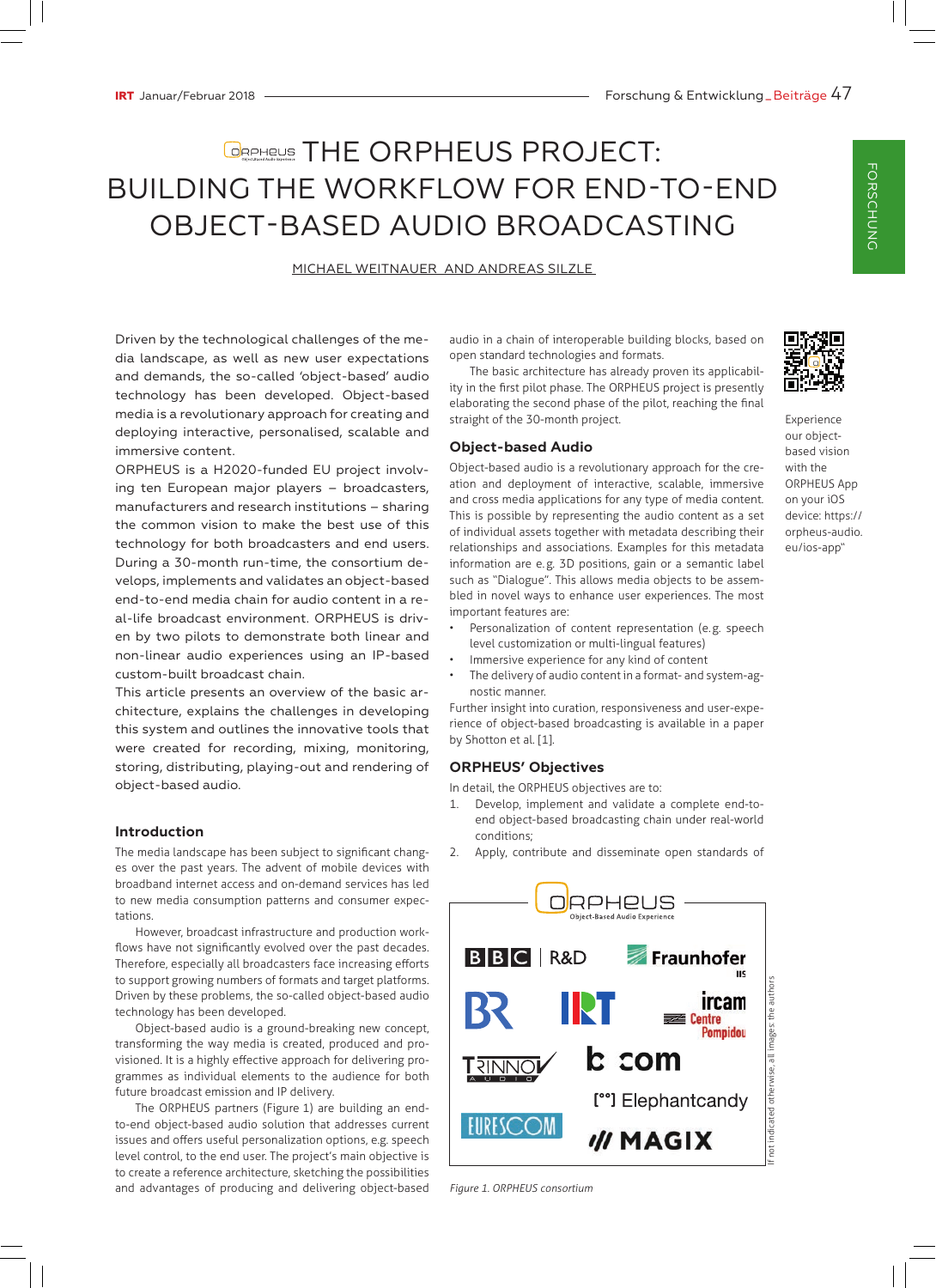object-based formats and tools within the architecture;

- 3. Examine the adaptability of existing broadcast technology to object-based production and develop a concept for the transition of existing infrastructure, systems and software/tools to a regular operational service of object-based audio;
- 4. Provide a reference architecture and guidelines on how to implement an end-to-end broadcasting chain for object-based audio.

However, even though ORPHEUS is focussing on audio-only content, it is required that the workflow, the lessons learnt and the guidelines will be applicable to TV or Video broadcasting infrastructures, too.

## **Requirements for Pilots 1 and 2**

The ORPHEUS project first designed a broad specification, which then was iteratively refined through implementation and experimentation. First, requirements from the point of view of both content creators and listeners have been identified. To this purpose, ORPHEUS carried out an in-depth study of current radio production [2]. This included proposals for new workflows incorporating object-based technologies, from using RFID to identify radio studio participants (e.g. which person is talking), to incorporating production documentation, social media contributions, and 3D panning for spatial audio.

For the receiver, ORPHEUS has defined an architecture wherein compressed audio streams and metadata are decoded, then user interaction features are provided by altering metadata in a personalisation stage. A renderer receives the audio streams and metadata and automatically adapts to the playback setup (headphones, 2D or 3D loudspeakers). Environmental adaptation is proposed with inputs from sensors for head-tracking of binaural rendering, and for compensation of background noise level or room equalisation.

Pilot 1, recently completed [13], used live content creation and distribution, from microphones in the studio all the way through to listeners using mobile devices, in-home hi-fi, or web browsers.

Pilot  2, presently under development, will integrate responsive features for on-demand listening, adding variable-length programming, e.g. requesting a version of a programme to have a desired duration: "I have 15 minutes to listen to a drama," or extending one: "I'd like this topic to be expanded."

#### **Architecture Overview**

A pilot implementation architecture has been developed (Figure  2), which will be further refined during the project time, based on experiences from the project pilots and lead to a reference architecture for an end-to-end object-based audio production workflow. The latest version of the architecture for Pilot  1 covers the established workflow stages of broadcasting: recording, pre-production & mixing, radio studio, distribution and reception.

The contribution aspect of the architecture for Pilot  1 was designed to suit for both legacy channel-based content (e.g. Stereo or 5.1) as well as pre-produced and live produced object-based content. Yet, the distribution focuses mainly on the Internet, as the broadcast emission of object-based content via legacy channels like DVB or DAB.

While some of the necessary components are partly available in proprietary implementations, ORPHEUS is aiming at closing existing gaps with own developments. The focus of the entire workflow was to provide solutions by applying open and international standards such as the Au-



*Figure 2. ORPHEUS reference architecture*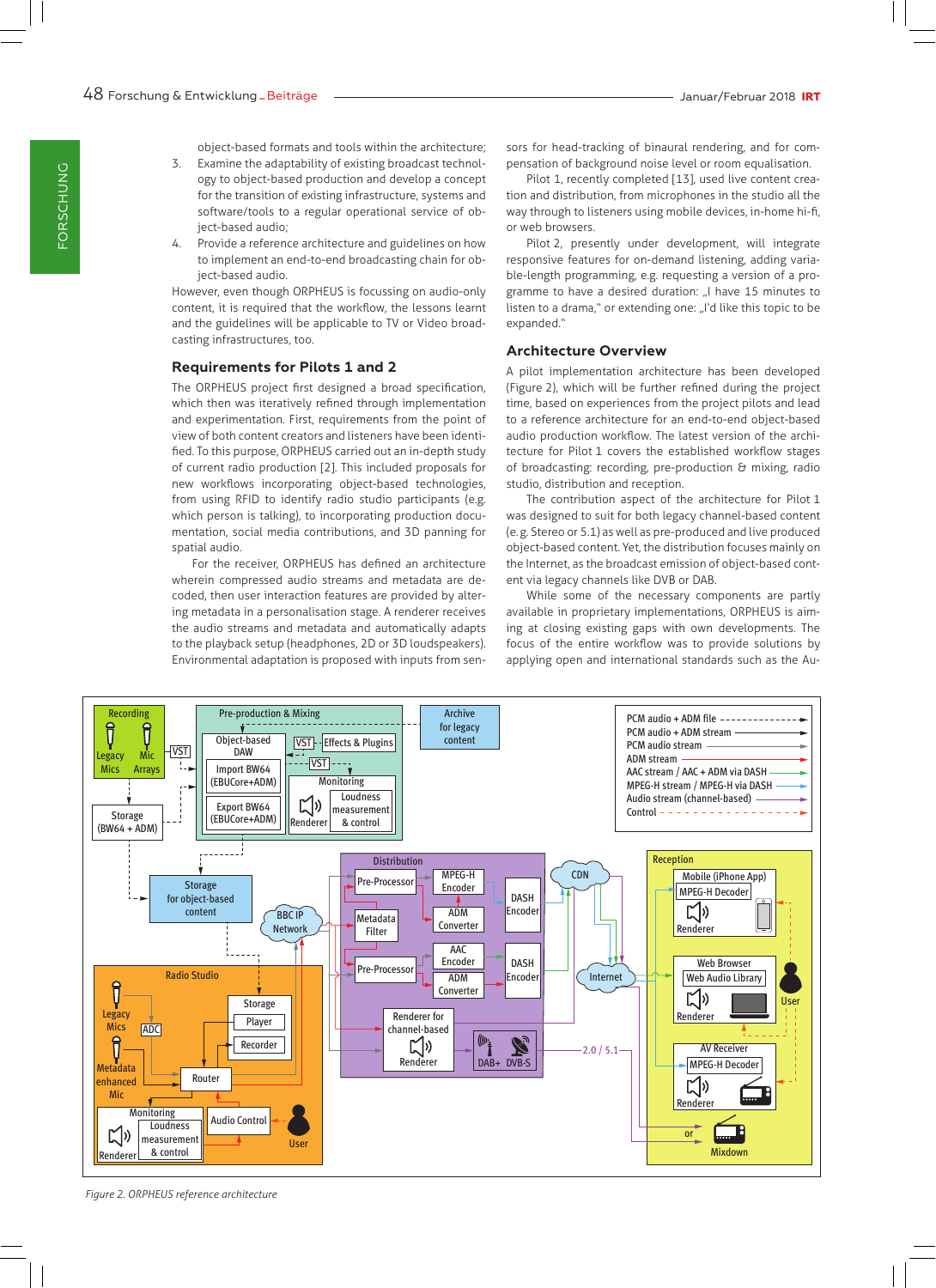dio Definition Model (ADM) [4] for the production stages. Moreover, the formats and tools for all production blocks are to allow for best possible interoperability, not being tied to specific commercial systems. The usage of uncompressed audio signals, either as BW64 [3] file exchange or uncompressed AES67 streams [14], throughout all production stages has been implemented to allow for the best possible exchange with other system components. Another argument for uncompressed audio and ADM is the archiving aspect of broadcast workflow, in order to preserve content in best possible quality for future reuse.

#### **Recording**

The recording stage provides hardware to capture audio signals and related metadata for a genuine object-based production. Capturing of sound may employ spot microphones, which will be used for sound objects; or different microphone arrays, which will be used to produce a multichannel or Higher-Order Ambisonics (HOA) bed for the ambient part. Other well-known microphone setups can also be used for a channel-bed or even stereophonic objects.

Ideally, object-based audio content is recorded directly in a DAW (Digital Audio Workstation) using the ADM format. Yet, this may also be achieved independently from the DAW. In this case the recorded content is transferred in form of multichannel BW64 [3] files with ADM [4, 5] metadata. Depending on the established broadcast architecture, these files may be stored in a temporary ADM-enabled storage or directly in the storage for object-based content.

#### **Pre-Production and Mixing**

The purpose of the pre-production and mixing stage in Figure  2 is to deliver tools for editing existing object-based content or creating such content from recordings or legacy audio material. Within ORPHEUS, the core of this block is the object-based DAW Sequoia by MAGIX. A typical application for a DAW is to apply effects or plugins onto audio tracks. During authoring, the DAW is also used for the positioning and other metadata editing of objects, as shown in Figure  3.

To deliver objects along with HOA beds, the ORPHEUS partner b <> com has developed several plugins for analysing and manipulating HOA recordings for object-based audio workflows.

Another important use case is the usage of reverberation with audio objects. Currently, reverb could only be included as a fixed part of the individual objects or as an additional audio object, which partially limits the possibilities of ADM. IRCAM has investigated and published a range of techniques that can be used to overcome these challenges, and have proposed ways to integrate this within the ADM format [6].

A suite of applications (Mac and PC) with advanced ADM functionalities was also created by IRCAM: ADM Player, ADM Recorder, ADM Renderer and ADM Extractor (Figure 4), [7]. These tools are now freely available for everyone on the IR-CAM web page [15].

#### **Monitoring**

To preview the object-based content and simulate the user experience, it is important to monitor the content with different speaker setups, including binaural monitoring. As the work on a standardized production renderer within ITU-R is still ongoing, one of the candidates for this standard (Fraunhofer IIS' MPEG-H renderer) was implemented in Sequoia and the radio studio environment for this purpose.

In addition to pure audio monitoring, other parts of the user experience can be simulated within the DAW, e.g. transport control, dialog foreground/background balance and exchanging language specific objects.

#### **Radio Studio**

As the ORPHEUS project is focussing on audio-only content, a radio workflow was the natural choice. Radio production is usually made live with several pre-produced elements and the moderator of a radio show is typically using a radio studio where the programme is composed and distributed.

The ORPHEUS radio studio is situated in the BBC Broadcasting House (Figure  5). The studio was re-fitted with 11 loudspeakers (7 head height, 4 elevated). The mixing console was replaced by a large touch-screen and a PC. There are two microphones, connected via AES67.

The adjacent technical equipment is centred on BBC R&D's "IP Studio". This is a production platform using commodity computer hardware and IP networks [8]. It serves as a framework for developing standards in several international forums, such as the Advanced Media Workflow Association (AMWA) [9]. For the ORPHEUS project, the IP Studio software runs on an off-the-shelf, rack-mounted server.



*Figure 3. Sequoia displaying ADM tracks and object panner window*

## **Distribution**

Due to the diversity of platforms, which need to be served from a broadcaster (e.g. broadcast channel, own Video on Demand platform, 3rd party platforms, smartphone apps, etc.), it is very unlikely that a broadcaster will distribute its content with one NGA (Next Generation Audio) system only. Therefore, it was important for ORPHEUS to design a workflow that is basically independent from the play-out format. This demand has also been reflected in the ORPHEUS architecture by providing two delivery formats of the content: MPEG-H streams (including audio essence and metadata) for mobile devices and the AV Receiver, as well as legacy encoded audio objects (AAC) with separate ADM metadata for web browser representation. Both delivery formats are transported by MPEG-DASH streams [17] . For more details about the features of the MPEG-H format see [10, 11].

To offer the best possible flexibility for object-based productions, it is essential to provide an automatic approach to limit the number of objects throughout the workflow stages. Different production steps may require different numbers of objects, e.g. authoring, archive and distribution. A manual reduction conducted by a sound engineer appears as optimum, but not necessarily from an economical point of view. Hence, IRT is investigating and developing a solution that can reduce objects automatically.

According to limitations of the chosen play-out codec, the available bandwidth of the network or processing power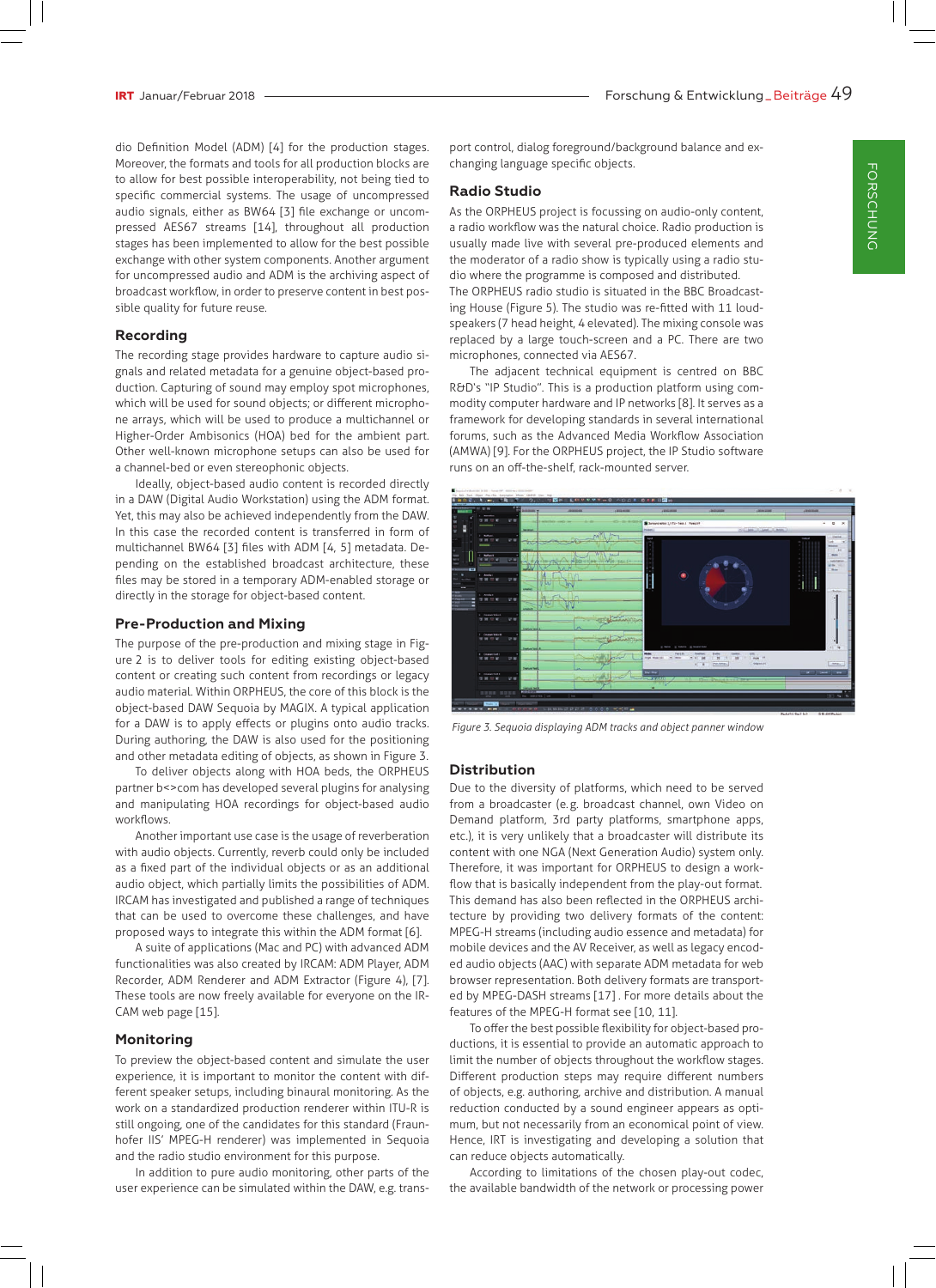

## **MICHAEL WEITNAUER**

is an R&D Engineer and Project Manager at IRT and coordinating IRT's activities in ORPHEUS.



#### **ANDREAS SILZLE**

is a senior scientist at Fraunhofer IIS in Erlangen. He is the technical coordinator of the EU project ORPHEUS.

of the end-user device, the receiver will be offered an appropriate streaming format, i.e. where some audio objects are kept independent while others are pre-combined or pre-rendered into a monophonic or multi-channel "proxy object" or beds. The streams can also be delivered at various bitrates, depending on the end-user's listening situation. Additionally, streams may be selected based upon user preferences (such as language, available listening time, etc.). The play-out module will support a large diversity of standardised 2D or 3D formats, e.g. 2.0, 5.1, 7.1+4, and binaural.

## **Reception and User Experience**

The dedicated user devices for object-based media consumption within ORPHEUS are fully IP connected. 'Legacy broadcast' like DAB+ can only be supplied with broadcaster-hosted rendering and this limits the possibilities for user interaction. For the ORPHEUS pilots, three reception scenarios and respective solutions were identified and developed:

- mobile device: iOS app (Elephantcandy)
- web browser: WebAudio API renderer (BBC R&D and IRT)
- living room: AV receiver (Trinnov)

In these use cases, the specific key features of object-based audio broadcasting are implemented:

- navigation within programme elements
- transcripts with replay modus
- foreground/background levels adjustment
- dynamic range control

• rendering to various reproduction layouts

The most mature implementation of user features is provided by the iOS app, where – in addition – various audio rendering functionalities can be stored as customized profiles, representing different environment and listening conditions. Furthermore, it is even possible to activate those profiles automatically by i.e. a GPS position.

The screen shots of the iOS prototype app in Figure 6 exemplify the user-friendly implementation of these features, following dedicated user requirement analysis [12] and usability evaluations.

## **Summary**

The following achievements have been made during the course of the project so far:

- CREATION: Various object-based content productions completed and published
- PRODUCTION: a variety of capturing, analysing, editing and mixing tools for object-based audio as well as an ADM-compatible Sequoia DAW
- PLAY-OUT: prototype of fully IP-connected radio studio with implemented object-based features
- DISTRIBUTION: content server with encoding capabilities for object-based audio ADM plus AAC audio streams as well as MPEG-H
- RECEPTION: implementation of object-based audio decoding and reproduction in browser, iOS app and CE AV-receiver

The ORPHEUS project is demonstrating the advantages of object-based media as an innovative, universal and consequent approach for media production. It also positions this technology as an essential component for emerging cross-media demands, being integrative and scalable. Moreover, it is capable of supporting the transition from linear to non-linear, and both on-air and on-demand listening, using broadcast and IP technology.

The consortium is heavily involved in the standardization work of the relevant organizations (ITU-R, DVB, MPEG & EBU) to contribute to open standards and to make sure that all necessary formats and protocols will work successfully together.

ORPHEUS publishes project deliverables, the reference architecture and guidelines on how to implement object-based audio chains on their website at http://orpheus-audio.eu/ public-deliverables/.



*Figure 4. IRCAM ADM tools*